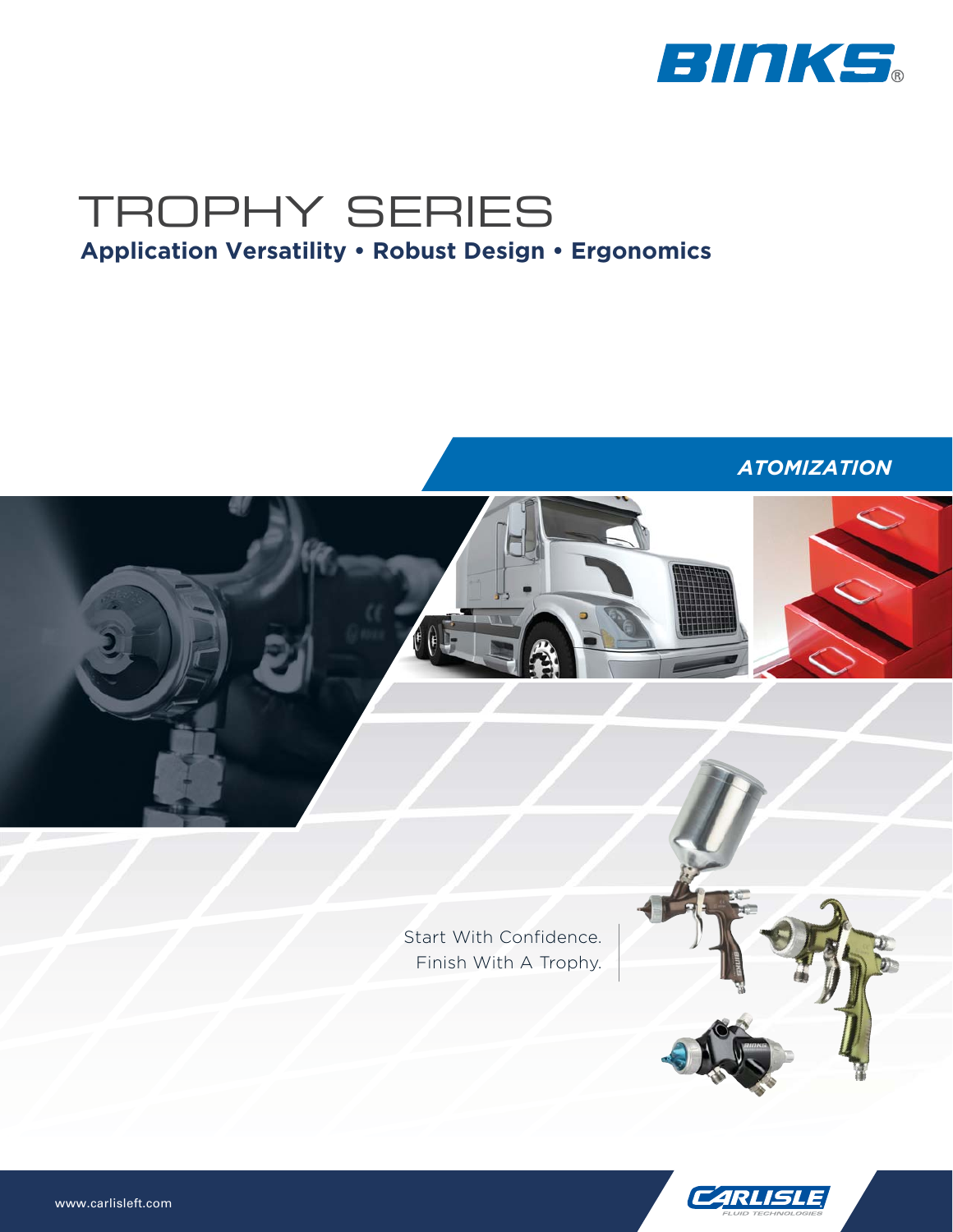Application Versatility and Consistent Championship Performance – That's What You Can Expect From Binks Trophy Series Equipment.

Whatever size job or part you're finishing - whatever material you're spraying – Binks Trophy Series spray guns provide the technology and confidence needed for most jobs and coatings.



## **BINKS HAS YOU COVERED.**

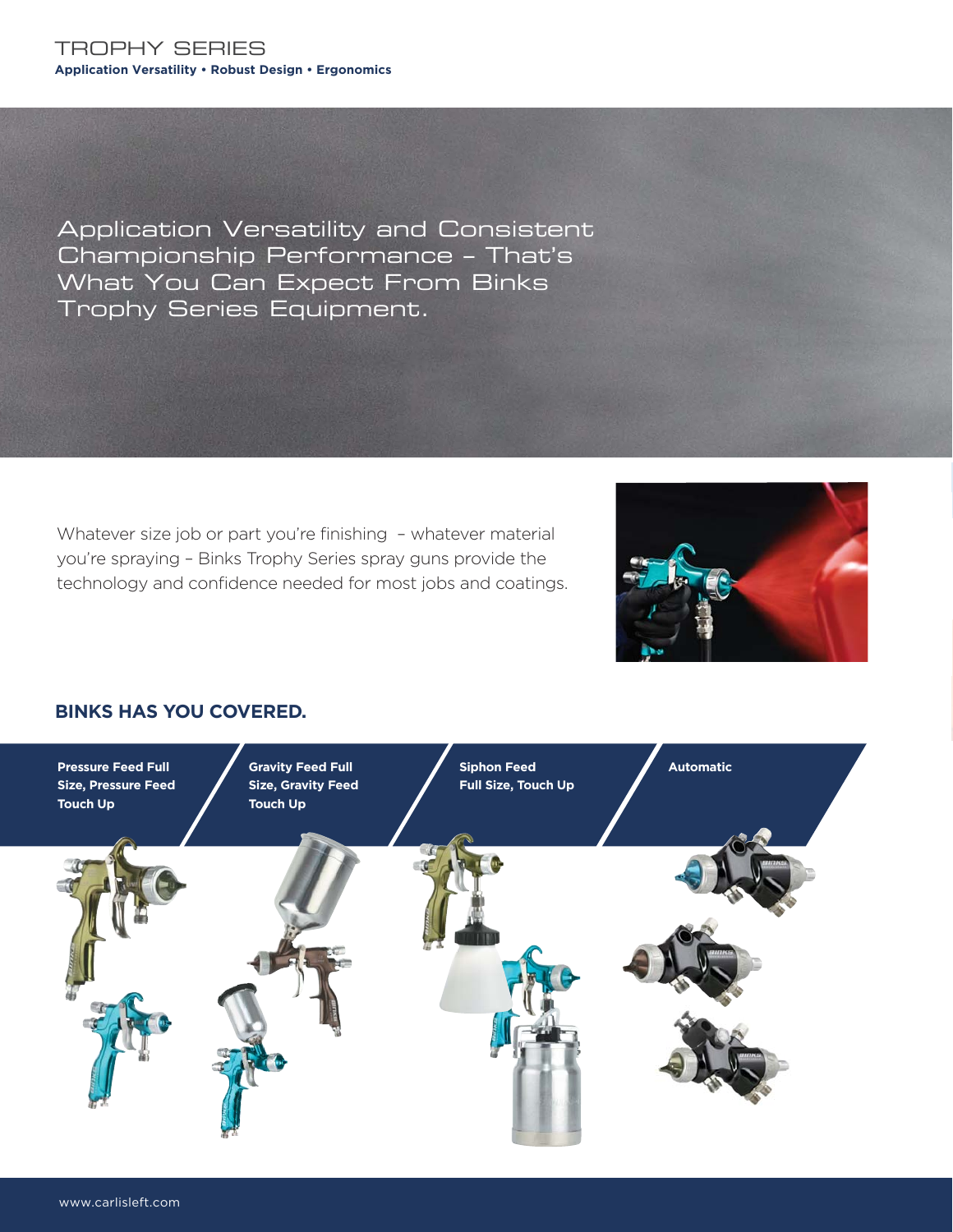



Wood surfaces can be expertly finished with Trophy guns designed specifically to handle…

#### **Toners**

#### **Stains**

**NGR Stains**

**Topcoats**

Class A finishes for cars, trailers, trucks, buses, airplanes, helicopters and more are delivered with Trophy Series Spray Guns. You'll get the atomization for optimum spraying…

#### **Primers**

#### **Base Coats**

### **Clear Coats**

**Aerospace specific coatings**

## WOOD **TRANSPORTATION** SPECIAL COATINGS

Trophy Series Spray Guns and accompanying air caps are fully capable of handling a broad array of coatings and adhesives…

## **Waterborne lacquers, UV materials and paints**

**Adhesives for furniture, packaging and automotive applications**

**High Wear enamels, ceramics, metallics, high solids**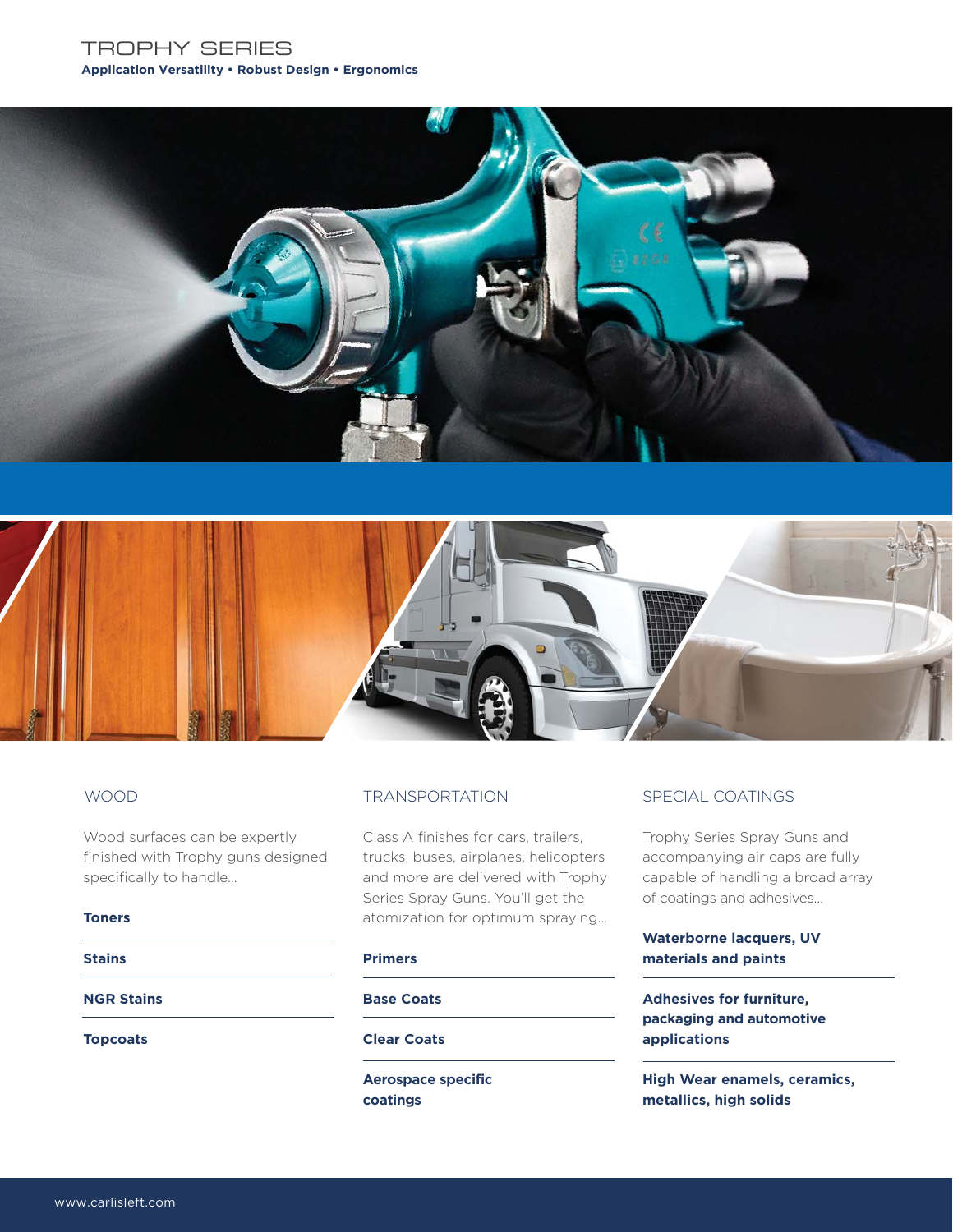## Why We Took **Ergonomics** So Seriously

Binks Trophy Series Spray Guns feel different by design. They're lighter and are easier to handle over longer periods of time. That means operators can spray for longer periods with less fatigue and injury. This can make a big difference to productivity and your bottom line. That's why we take ergonomics so seriously.



## **BINKS TROPHY SERIES GUNS ARE:**

- **1 Light Weight** one of the lightest spray guns in the industry.
- **2 Designed To The Hand** our gun designers tested a variety of hands and grips to come up with the ideal design for the Trophy. The form is ultimately about function and reduced stress.
- **3 Trigger Pull** the easy trigger pull action is created by the unique, built-in stabilization features.
- **4 No Kick Air Valve** delivers the smoothest trigger pull on the market. Virtually eliminates any recoil from triggering.
- **5 Knobs And Air Cap Rings** all the hand adjustments have been designed and manufactured to make it nearly effortless to dial in on your settings or remove parts for maintenance or substitution.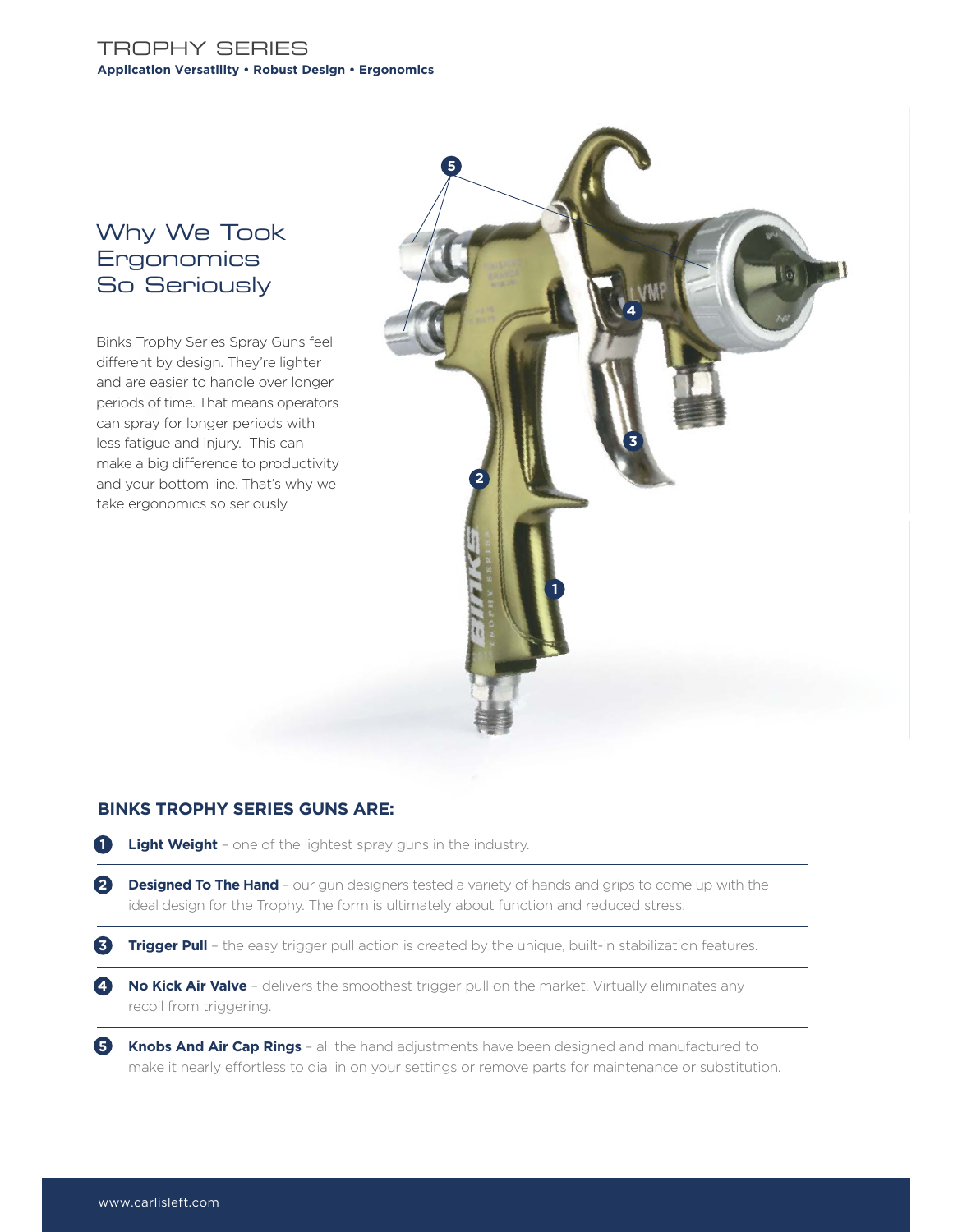**COATING TYPES AND APPLICATIONS**

From wood to metals to ceramics and more, Binks Trophy Series Spray Equipment can handle your coating needs from start to finish.



Binks Trophy Series Equipment provides all the utility and versatility you need to develop your production plan and execute it with complete confidence.



Each gun can be configured with the appropriate needle and nozzle to accommodate the coating, size of part and type of surface to be finished.

## METAL

Trophy Series Spray Guns are your go-to guns regardless of what kind of metal parts you're painting. You'll get high quality coating performance out of…

#### **Urethanes**

**Latex**

**Two-component materials** 

**Epoxies**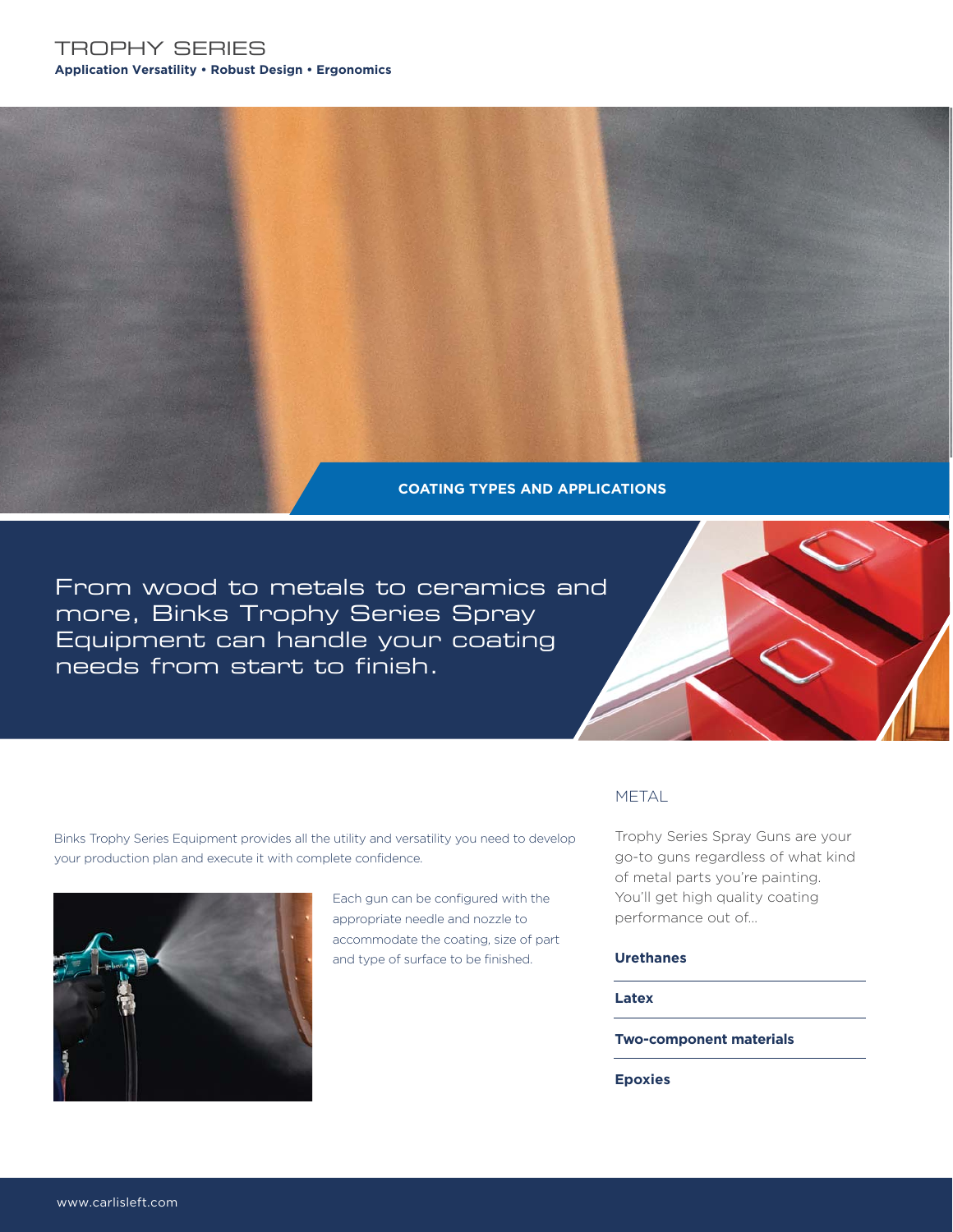

## Finishing At The Front:

#### **Trophy Series Air Caps Attain Industry Leadership**

Binks engineering has developed a broad selection of air caps to ensure our ability to provide customers with the right gun with the perfect air cap for the job. The new air cap designs provide uniform spray patterns with consistent atomization from top to bottom.

### *AIR CAPS AT A GLANCE:*

|                            | <b>HVLP</b>                                        | <b>LVMP</b>                         | <b>CONVENTIONAL</b>                     |  |
|----------------------------|----------------------------------------------------|-------------------------------------|-----------------------------------------|--|
| <b>Transfer Efficiency</b> | Meets Regulatory<br>Standards                      | Equal to or better<br>than HVI P    | Less than HVLP<br>and LVMP              |  |
| <b>Fluid Flow</b>          | Good                                               | <b>Better</b>                       | <b>Best</b>                             |  |
| <b>Tip Range</b>           | .85mm to 1.8mm                                     | .5mm to 1.8mm                       | 1.0mm to 2.6mm                          |  |
|                            |                                                    |                                     |                                         |  |
| <b>Air cap CFM</b>         | $31-H$<br>10.5 @ 10 PSI<br>$32-H$<br>15.5 @ 10 PSI | $22-L$<br>$11.2$ @ 30 PSI<br>$23-L$ | $11-C$<br>14.2 @ 50 PSI<br>$12-C$       |  |
|                            | $33-H$                                             | 10.6 @ 30 PSI                       | 12.1 @ 50 PSI                           |  |
|                            | $11.0 \text{ } @ 10$ PSI                           | $25-L$<br>14.7 @ 30 PSI             | $14-C$<br>24.4 @ 50 PSI                 |  |
|                            | $39-H$<br>8.75 @ 10 PSI<br>C1<br>6.4 @ 10 PSI      | <b>B1</b><br>7.8 @ 30 PSI           | 16<br>7.8 @ 50 PSI                      |  |
|                            | <b>PSI's are specified</b><br>at the cap           |                                     | PSI's are specified<br>at the gun inlet |  |

#### **FLUID TIP**

Our stainless steel fluid nozzles are hardened and last 20% longer.\*

The stainless steel fluid nozzles are used for general purpose and a wide variety of coatings.

#### Size range: .5 to 2.6 (mm)

**PLASTIC**

Plastic needles are typically used for very thin materials including NGR stains.

Size Range: .5 to 2.6 (mm)

## **TUNGSTEN CARBIDE**

Tungsten carbide nozzles and needles are typically used for abrasive materials such as porcelain and ceramics.

#### Sizes: 1.4, 1.8, 2.2, 2.6 (mm)

\*Based on internal testing of existing Binks and competitor stainless steel. Tested over 1 million cycles.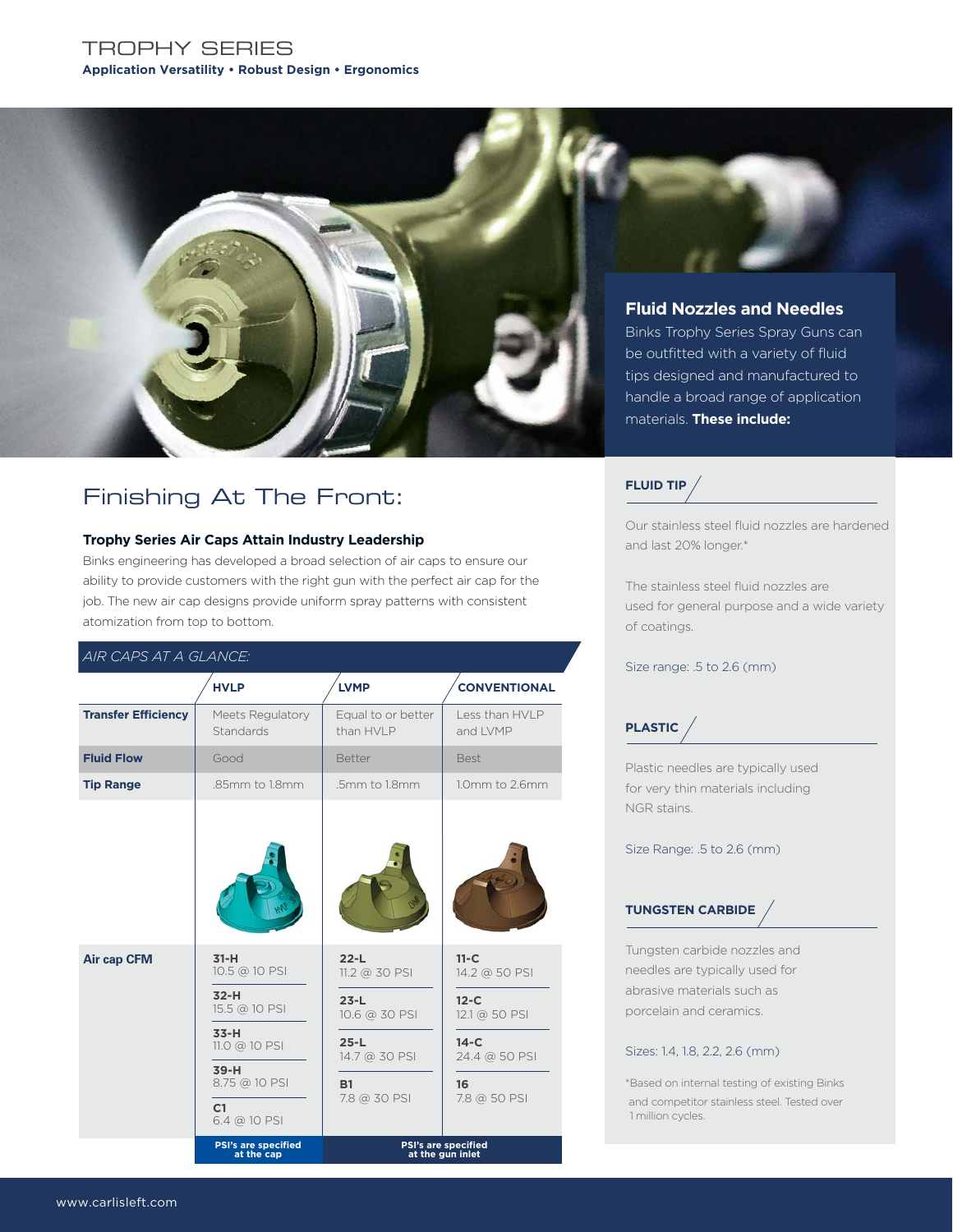# Anatomy Of A Champion

The Binks Trophy Series Line of Spray Guns Offer Unparalleled Robustness For Industrial Coating and Finishing Requirements.

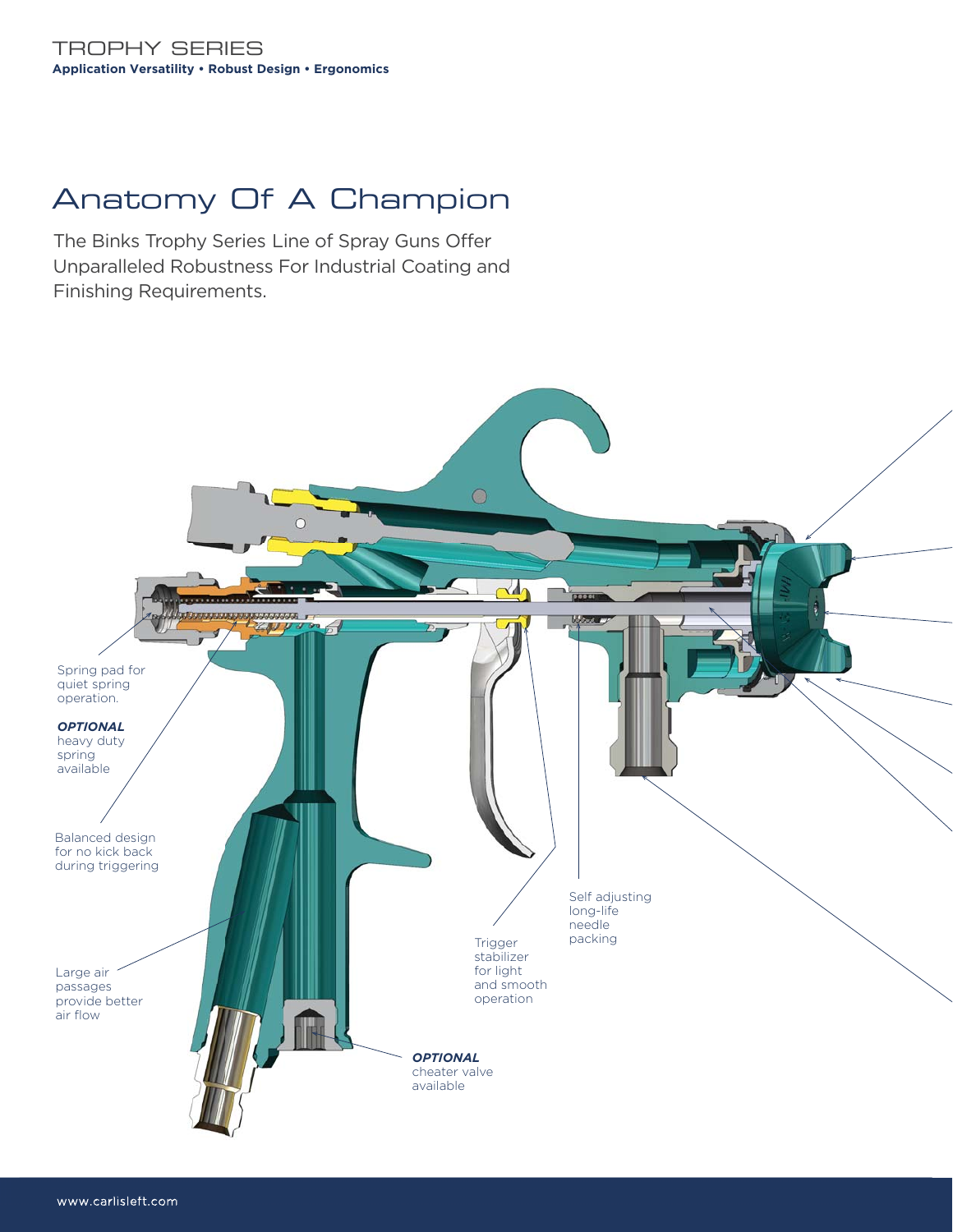

range of materials and viscosities.

Stainless steel fluid passages for wide variety of materials

www.carlisleft.com www.carlisleft.com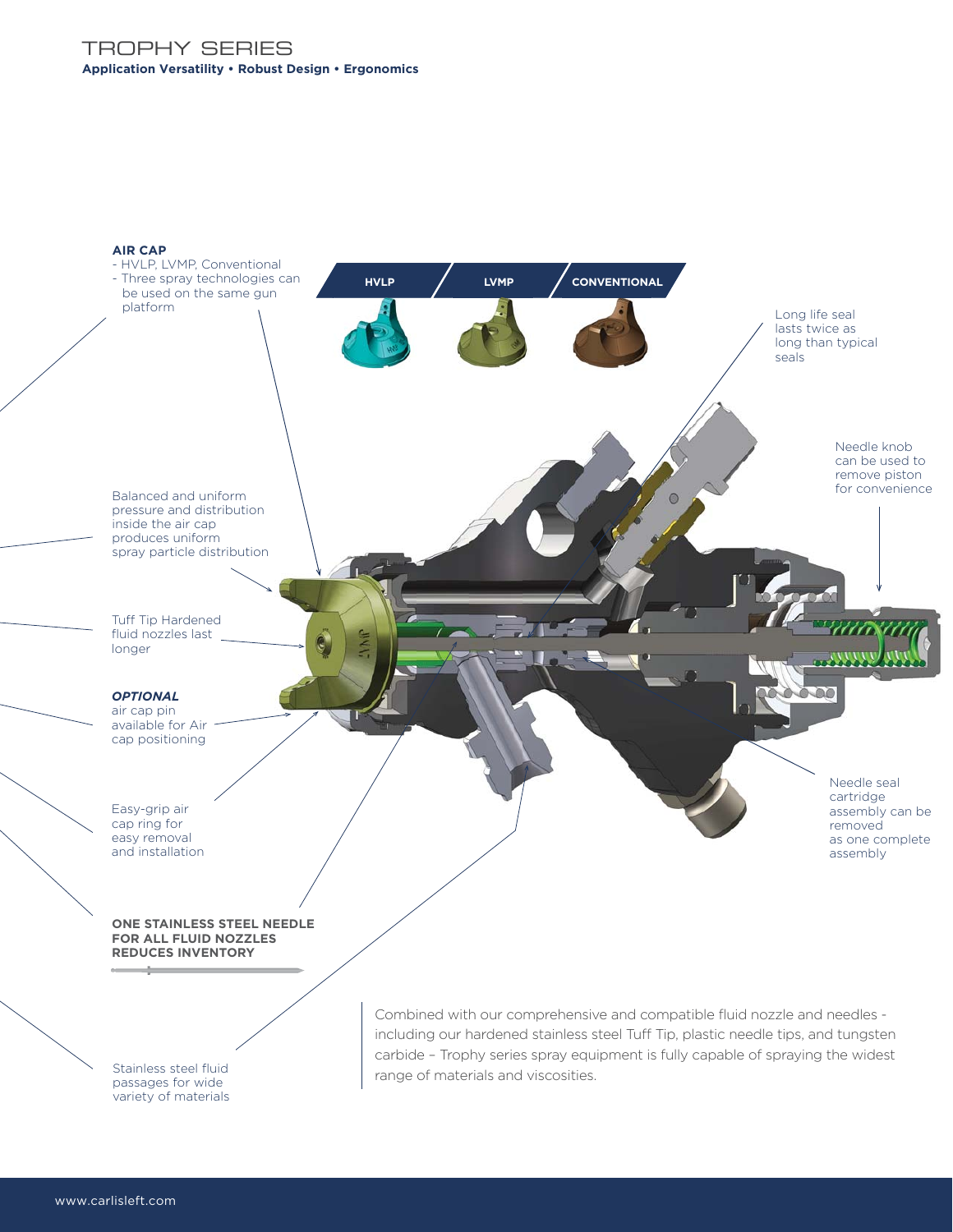#### **COATING TYPES**

**THIN (5-25 Centipoise, 15-19 sec. Zahn 2 Cup)** - Wash primers, dyes, stains, solvents, water, inks, sealers, lacquers, lubricants, zinc chromates, acrylics **MEDIUM (20-70 Centipoise, 20-30 sec. Zahn 2 Cup)** - Synthetic enamels, varnishes, shellacs, fillers, primers, epoxies, urethanes, lubricants, wax emulsions, enamels

**HEAVY (70-160 Centipoise, 31-66 sec Zahn 2 Cup)** 

**ADHESIVES** - Water-based vinyl, glues, solvent-based neoprenes, contact cements

**CERAMICS** - Abrasive materials, glazes, porcelain enamel

#### **ATOMIZATION TECHNOLOGIES**

- HVLP Air Pressure is less than 10 psi at the air cap. Meets USA standards and regulatory requirements
- **IVMP** Provides equal to or greater transfer efficiency at higher air pressures than HVLP
- CONV Can spray at any air pressure. Good for viscous materials

**For additional configurations, model numbers, tungsten carbide set-ups, and information, refer to the following spray gun bulletins:**

- 77-3026 Trophy Pressure Feed & Siphon Feed
- 77-3027 Trophy Gravity Feed
- 77-3042 Trophy Touch-Up Pressure Feed
- 77-3043 Trophy Touch-Up Gravity Feed
- 77-3049 Trophy Automatic

| <b>GUN TYPE</b>           | <b>SPRAY GUN</b><br><b>TECHNOLOGY</b> | <b>COATING TYPES</b>                     | <b>NEEDLE</b><br><b>MATERIAL</b> | <b>TIP SIZE</b>                | <b>AIR CAP</b> | <b>ORDER NUMBER</b> |
|---------------------------|---------------------------------------|------------------------------------------|----------------------------------|--------------------------------|----------------|---------------------|
| <b>Full Size Gravity</b>  | <b>LVMP</b>                           | Thin / Medium                            | Stainless                        | 1.4 mm (.055)                  | $23-L$         | 2466-14LV-23SG      |
|                           | <b>LVMP</b><br>●                      | Medium / Heavy                           | <b>Stainless</b>                 | 1.8 mm (.070)                  | $23-L$         | 2466-18LV-23SG      |
|                           | <b>HVLP</b>                           | Thin / Medium                            | <b>Stainless</b>                 | 1.2 mm (.047)                  | $32-H$         | 2466-12HV-32SG      |
|                           | <b>HVLP</b>                           | Thin / Medium                            | <b>Stainless</b>                 | 1.4 mm (.055)                  | $32-H$         | 2466-14HV-32SG      |
|                           | <b>HVLP</b>                           | Medium / Heavy                           | <b>Stainless</b>                 | 1.8 mm (.070)                  | $32-H$         | 2466-18HV-32SG      |
| <b>Full Size Pressure</b> | <b>LVMP</b>                           | Thin / Medium                            | Stainless                        | 1.2 mm (.047)                  | $23-L$         | 2465-12LV-23SO      |
|                           | <b>LVMP</b><br>●                      | Thin / Medium                            | <b>Stainless</b>                 | 1.4 mm (.055)                  | $23-L$         | 2465-14LV-23S0      |
| Full Size Siphon          | <b>LVMP</b><br>O                      | Thin / Medium                            | Stainless                        | 1.8 mm (.070)                  | $23-L$         | 2465-18LV-23SS      |
|                           | <b>LVMP</b>                           | Thin / Medium                            | <b>Stainless</b>                 | .85 mm                         | $25-L$         | 2465-85LV-25S0      |
|                           | <b>LVMP</b><br>O                      | Thin / Medium                            | Stainless                        | $1.0 \text{ mm}$               | $25-L$         | 2465-10LV-25S0      |
|                           | <b>LVMP</b>                           | Thin / Medium                            | <b>Stainless</b>                 | $1.4 \text{ mm}$               | $25-L$         | 2465-14LV-25S0      |
|                           | <b>LVMP</b><br>O                      | Thin / Medium                            | Stainless                        | $1.8$ mm                       | $25-L$         | 2465-18LV-25S0      |
|                           | <b>HVLP</b>                           | Thin / Medium                            | <b>Stainless</b>                 | 1.2 mm (.047)                  | $32-H$         | 2465-12HV-32SO      |
|                           | <b>HVLP</b>                           | Thin / Medium                            | Stainless                        | 1.4 mm (.055)                  | 32-H           | 2465-14HV-32S0      |
|                           | <b>HVLP</b>                           | Medium / Heavy                           | Stainless                        | 1.8 mm (.070)                  | $32-H$         | 2465-18HV-32SO      |
| Full Size Siphon          | <b>HVLP</b><br>r.                     | Thin / Medium                            | Stainless                        | 1.8 mm (.070)                  | $32-H$         | 2465-18HV-32SS      |
|                           | <b>HVLP</b>                           | Thin / Medium                            | <b>Stainless</b>                 | .85 mm                         | 39-H           | 2465-85HV-39S0      |
|                           | <b>HVLP</b>                           | Thin / Medium                            | Stainless                        | 1.0 mm                         | 39-H           | 2465-10HV-39S0      |
|                           | <b>HVLP</b>                           | Thin / Medium                            | Stainless                        | $1.2 \text{ mm}$               | 39-H           | 2465-12HV-39S0      |
|                           | <b>HVLP</b>                           | Thin / Medium                            | Stainless                        | $1.4 \text{ mm}$               | 39-H           | 2465-14HV-39S0      |
|                           | Conventional                          | Thin / Medium / Mold Release / Non-Stick | <b>Stainless</b>                 | 1.4 mm (.055)                  | $11-C$         | 2465-14CN-11SO      |
|                           | Conventional                          | Medium / Heavy                           | Stainless                        | 1.8 mm (.070)                  | $11-C$         | 2465-18CN-11SO      |
| Full Size Siphon          | Conventional                          | Thin / Medium / Adhesives / Non-Stick    | <b>Stainless</b>                 | 1.8 mm (.070)                  | $12-C$         | 2465-18CN-12SS      |
| Touch Up Gravity          | <b>LVMP</b>                           | Thin                                     | Stainless                        | 1.0 mm (.040)                  | B <sub>1</sub> | 1466-10LV-B1S       |
| Touch Up Gravity          | <b>LVMP</b><br>●                      | Thin / Medium                            | Stainless                        | 1.2 mm(.047)                   | B1             | 1466-12LV-B1S       |
| Touch Up Gravity          | <b>HVLP</b>                           | Thin                                     | Stainless                        | 1.0 mm (.040)                  | C1             | 1466-10HV-C1S       |
| <b>Touch Up Gravity</b>   | <b>HVLP</b>                           | Thin / Medium                            | Stainless                        | $1.2$ mm $(.047)$              | C1             | 1466-12HV-C1S       |
| <b>Touch Up Pressure</b>  | <b>HVLP</b>                           | Thin                                     | <b>Stainless</b>                 | 1.0 mm (.040)                  | C1             | 1465-10HV-C1S       |
| <b>Touch Up Pressure</b>  | <b>HVLP</b>                           | Thin / Medium                            | Stainless                        | 1.2 mm (.047)                  | C1             | 1465-12HV-C1S       |
| Automatic                 | <b>HVLP</b>                           | Thin / Medium                            | Stainless                        | 1.2 mm(.047)                   | 32-H           | 3465-12HV-32SO      |
| Automatic                 | <b>HVLP</b>                           | Thin / Medium                            | <b>Stainless</b>                 | 1.4 mm (.055)                  | $32-H$         | 3465-14HV-32SO      |
| Automatic                 | <b>HVLP</b>                           | Medium                                   | Stainless                        | 1.6 mm (.063)                  | $32-H$         | 3465-16HV-32SO      |
| Automatic                 | <b>HVLP</b>                           | Medium / Heavy                           | Stainless                        | 1.8 mm (.070)                  | $32-H$         | 3465-18HV-32SO      |
| Automatic                 | <b>HVLP</b>                           | Thin / Medium                            | Stainless                        | .85 mm                         | 39-H           | 3465-85HV-39SO      |
| Automatic                 | <b>HVLP</b>                           | Thin / Medium                            | <b>Stainless</b>                 | $1.0$ mm                       | 39-H           | 3465-10HV-39S0      |
| Automatic                 | <b>HVLP</b>                           | Thin / Medium                            | Stainless                        | $1.2 \text{ mm}$               | 39-H           | 3465-12HV-39SO      |
| Automatic                 | <b>HVLP</b>                           | Thin / Medium                            | Plastic                          | $1.3$ mm                       | 39-H           | 3465-12HV-18PO      |
| Automatic                 | <b>HVLP</b>                           | Thin / Medium                            | Stainless                        | $1.4 \text{ mm}$               | 39-H           | 3465-14HV-39S0      |
| Automatic                 | <b>LVMP</b>                           | Thin / Medium                            | <b>Stainless</b>                 | 1.2 mm(.047)                   | $23-L$         | 3465-12LV-23SO      |
| Automatic                 | <b>LVMP</b><br>œ                      | Thin / Medium                            | Stainless                        | 1.4 mm (.055)                  | $23-L$         | 3465-14LV-23S0      |
| Automatic                 | <b>LVMP</b>                           | Medium                                   | Stainless                        | 1.6 mm (.063)                  | $23-L$         | 3465-16LV-23S0      |
| Automatic                 | <b>LVMP</b><br>O                      | Thin / Medium                            | Stainless                        | .85 mm                         | $25-L$         | 3465-85LV-25S0      |
| Automatic                 | <b>LVMP</b>                           | Thin / Medium                            | Stainless                        | $1.0$ mm                       | $25-L$         | 3465-10LV-25S0      |
| Automatic                 | <b>LVMP</b><br>e                      | Thin / Medium                            | Stainless                        | $1.2 \text{ mm}$               | $25-L$         | 3465-12LV-25S0      |
| Automatic                 | <b>LVMP</b>                           | Thin / Medium                            | Stainless                        | $1.4$ mm                       | $25-L$         | 3465-14LV-25S0      |
| Automatic                 | Conventional                          | Thin                                     | Stainless                        | 1.0 mm (.040)                  | $11-C$         | 3465-10CN-11SO      |
| Automatic                 | Conventional                          | Thin / Medium                            | Stainless                        | $1.2$ mm $(.047)$              | $11-C$         | 3465-12CN-11SO      |
| Automatic                 |                                       | Thin / Medium                            | Stainless                        |                                |                | 3465-14CN-11SO      |
| Automatic                 | Conventional<br>Conventional          | Medium / Heavy                           | <b>Stainless</b>                 | 1.4 mm (.055)<br>1.8 mm (.070) | 11-C<br>$11-C$ | 3465-18CN-11SO      |
| Automatic                 | Conventional                          |                                          | Stainless                        |                                | $14-C$         | 3465-20CN-14S0      |
| Automatic                 | Conventional                          | Heavy                                    | <b>Stainless</b>                 | 2.0 mm (.079)<br>2.2 mm (.087) | $14-C$         | 3465-22CN-14SO      |
|                           |                                       | Heavy                                    |                                  |                                |                |                     |